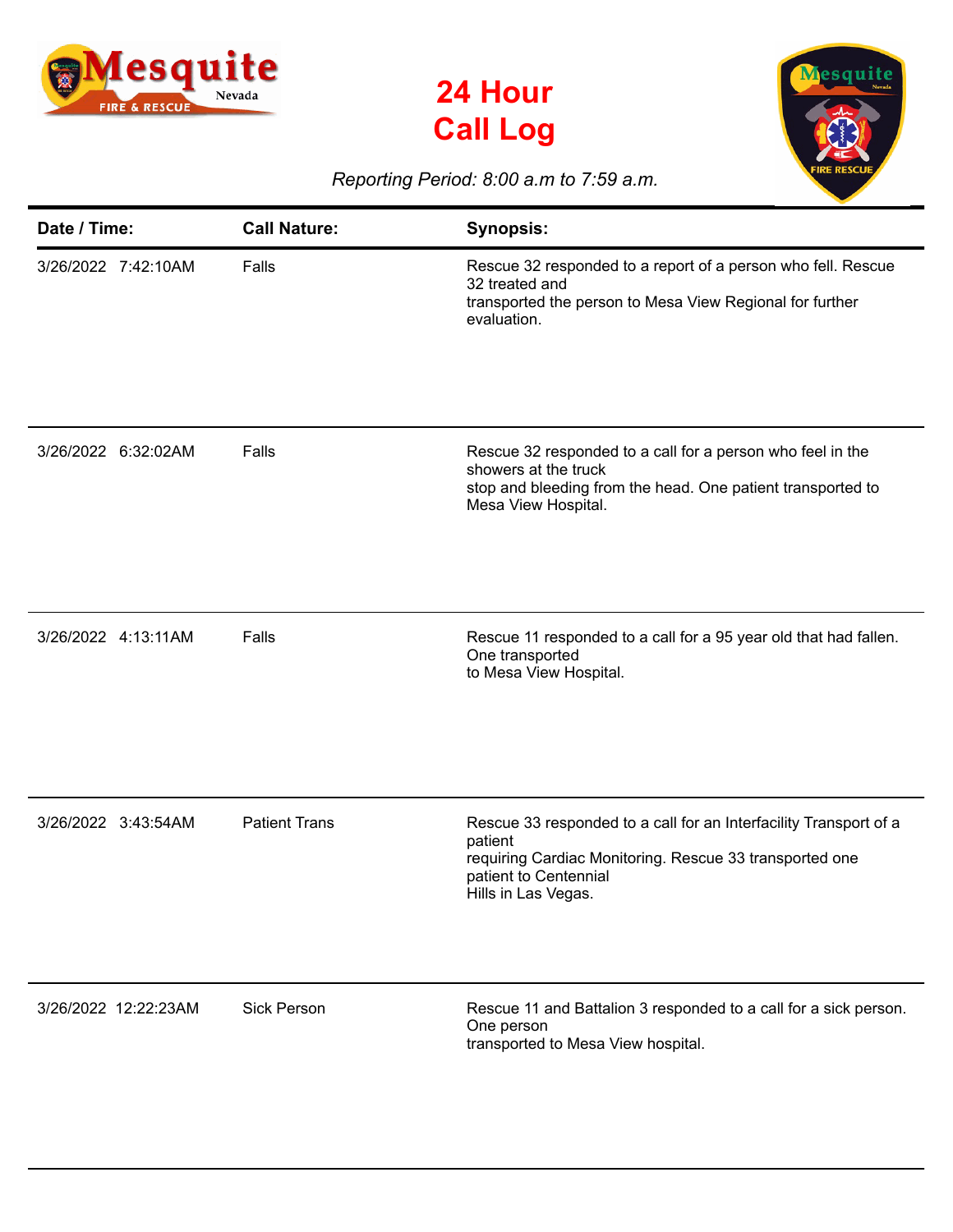| Date / Time:         | <b>Call Nature:</b> | <b>Synopsis:</b>                                                                                                                                                          |
|----------------------|---------------------|---------------------------------------------------------------------------------------------------------------------------------------------------------------------------|
| 3/25/2022 11:10:50PM | <b>Sick Person</b>  | Rescue 31 and Rescue 32 responded to a call for a sick<br>person. One person was<br>transported to Mesa View hospital.                                                    |
|                      |                     |                                                                                                                                                                           |
| 3/25/2022 10:02:16PM | Falls               | Rescue 11 responded to a call for a person involved in a ground<br>level fall.<br>Rescue 11 cleared the scene after the call was reported to be a<br>lift assist<br>only. |
|                      |                     |                                                                                                                                                                           |
| 3/25/2022 8:20:49PM  | <b>Sick Person</b>  | Rescue 11 responded to a report of a sick person. Rescue 11<br>treated and<br>transported the person to Mesa View Regional for further<br>evaluation.                     |
|                      |                     |                                                                                                                                                                           |
| 3/25/2022 7:14:59PM  | Hemorrhage          | Rescue 11 responded to a report of a person bleeding. Rescue<br>11 treated the<br>person who declined transport for further evaluation.                                   |
| 3/25/2022 5:15:55PM  | Falls               | Rescue 32 responded to a report of a person who fell. Rescue<br>32 treated the<br>person who declined transport for further evaluation.                                   |
|                      |                     |                                                                                                                                                                           |
| 3/25/2022 5:04:31PM  | Falls               | Rescue 31 responded to a report of a person who fell. Rescue<br>31 provided lift<br>assistance to the uninjured person.                                                   |